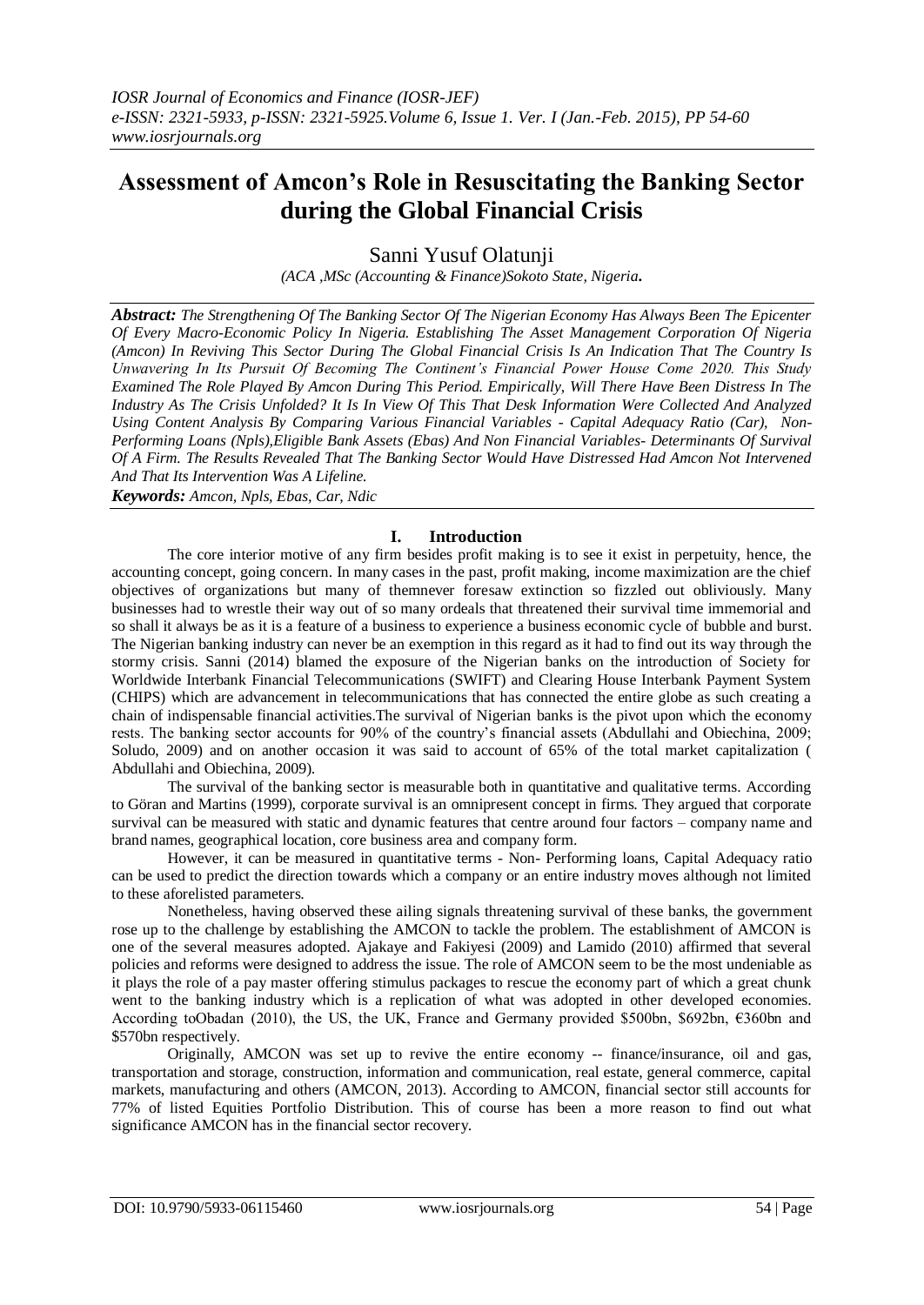| Sector                       | % of loan Distributed |  |  |
|------------------------------|-----------------------|--|--|
| Oil and Gas                  | 27%                   |  |  |
| General Commerce             | 19%                   |  |  |
| Capital Markets              | 18%                   |  |  |
| Manufacturing                | 6%                    |  |  |
| Financial/Insurance          | 5%                    |  |  |
| <b>Real Estate</b>           | 5%                    |  |  |
| <b>Transport and Storage</b> | 5%                    |  |  |
| <b>ICT</b>                   | 4%                    |  |  |
| Construction                 | 4%                    |  |  |
| Others                       | 7%                    |  |  |
|                              |                       |  |  |

**Table1.**Distribution of AMCON loan

Source: AMCON (2013) [www.amcon.com.ng](http://www.amcon.com.ng/)

Table 1 above gave clear indication of how 24% of loans was earmarked for general commerce and financial/insurance put together. This is a bracket into which the banks and other financial institutions fall. The questions raised are, Isloan intervention essential? What are the symptoms warranting this intervention? To what extent are these intervention channelled and are there successes recorded at the aftermath else AMCON is a white elephant project?

## **II. Literature Review**

The Nigerian economic development is as old as the development of the banking industry itself. In fact, they are hardly explicable ex parte without reference to the other. In this same manner, evolution of banking development is equally underscored by the crucial experience of distress, liquidation name them. The biggest of all is the global financial crisis, an unmanouvrable contagion that had a swipe on almost all economies of the world. Empirical studies have been carried out on global financial crisis among which are- the effect of global financial crises on Islamic bank (Abdulmonem and Raji, 2013).Interest rate pass through since financial crisis (Anamaria and Marco, 2013).Role of monetary policy in the great recession (Charlie, 2011).Unconventional monetary policy and the great recession (Christianeand luca, 2010).Relationship between bank and interbank ratein Euro Area during the financial crisis (David and Manuela, 2012).Impact of economic recession on business strategy planning in UK companies (Glyn et al, 2010).Trade and global recession (Jonathan et al, 2011).As good as it is that several studies have been conducted on global financial crisis, equally, it is sad to observe that bulk of these studies focused on developed and/or foreign countries but fewer studies in Nigeria which include the study of the impact of global financial crisis on banking sector in Nigeria by Ashamu and James, 2012 and study on the causes and impacts of global financial crisis on the performance of four (4) banks in Ilorin by Olaniyi and Olabisi(2011).

However to address the challenges posed on banks by the global financial crisis , the Asset Management Corporation of Nigeria (AMCON) was set up on the 19th July, 2010 by act of parliament. It was created to stabilize and revitalize the banking sector by efficiently resolving the non- performing loans crisis of these banks. Though established by third quarter of 2010, it commenced operation by fourth quarter. At commencement, it had share capital of  $\blacktriangle$ 10bn evenly contributed by Ministry of Finance and the CBN with two offices in Abuja and Lagos with a work force of 205 personnel among which is a 10-man board of directors (AMCON, 2013). The same publication provided detailed information about its objectives, functions, risks and mitigants.

#### **Objectives of Amcon**

- $\bullet$  Providing liquidity to the intervened banks and the non- intervened banks
- \* Providing capital to the intervened banks and the non- intervened banks
- Increasing confidence in banks' balance sheet
- $\triangleleft$  Increasing access to restructuring / refinancing opportunities for borrowers.

## **Functions of Amcon**

- $\bullet$  To issue debt securities
- Acquire eligible bank assets (EBAs)
- Restructure EBAs
- $\bullet$  Dispose collateral
- Provide Financial Accommodation (Deposit Restoration Fund)
- Manage Proceeds for Collateral disposal
- **❖** Redeem debt securities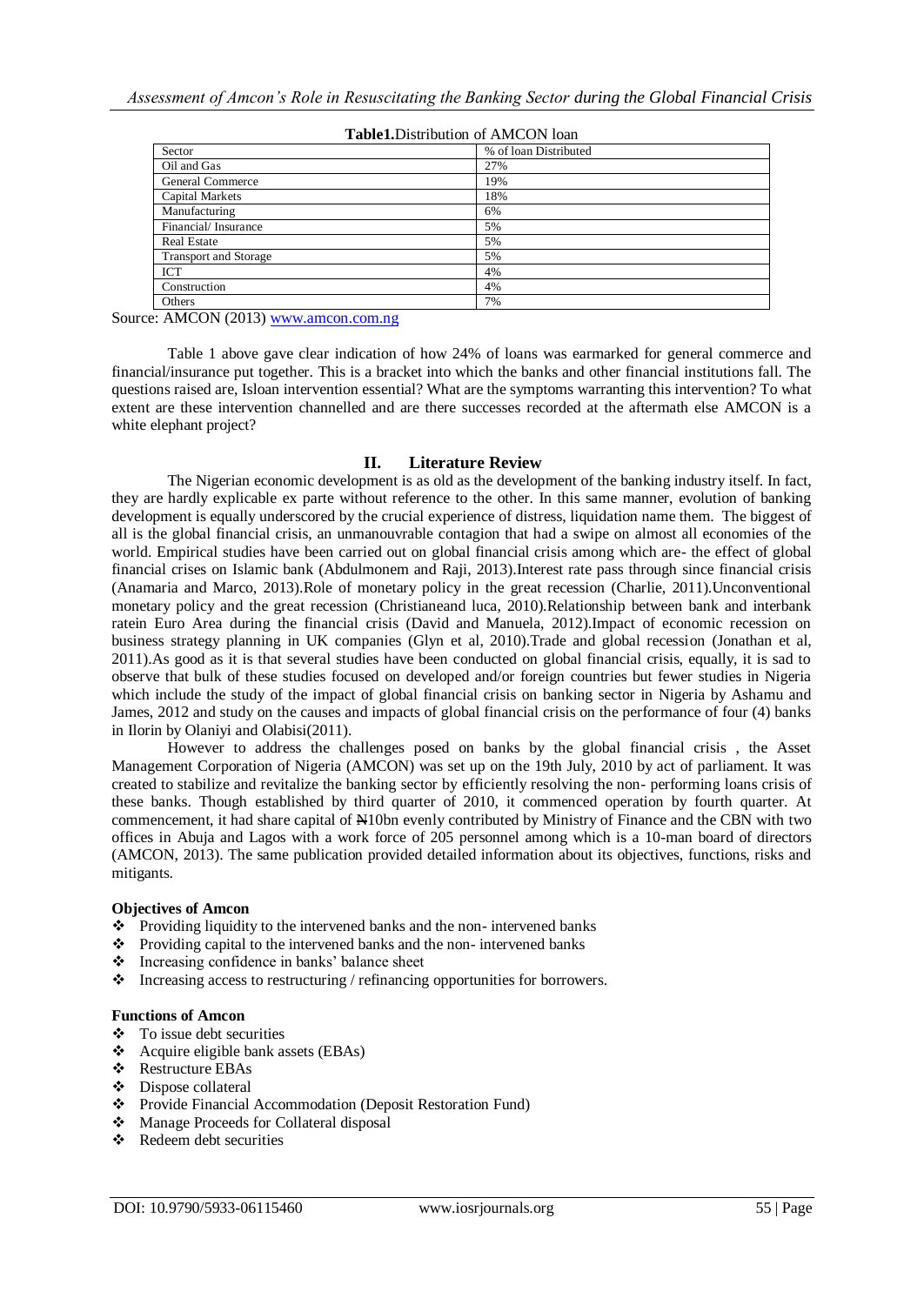| <b>Risks</b>        | Description                                                                                                                                                                         | Mitigants                                                                              |  |  |  |  |
|---------------------|-------------------------------------------------------------------------------------------------------------------------------------------------------------------------------------|----------------------------------------------------------------------------------------|--|--|--|--|
| Refinancing risk    | Challenges in refinancing zero<br>coupon bond, when they fall due                                                                                                                   | More developed, liquid and<br>informed debts markets<br>Appointment of dealers/ market |  |  |  |  |
|                     |                                                                                                                                                                                     | makers<br>On-going investor engagement                                                 |  |  |  |  |
| <b>Funding Risk</b> | Risk that liability cannot be<br>repaid as they fall due                                                                                                                            | Sinking fund<br>Recoveries<br>FGN guarantee                                            |  |  |  |  |
| Interest rate risk  | Exposure in the adverse change<br>in the market value of financial instruments<br>caused in market prices or rates                                                                  | Asset-liability management<br>٠                                                        |  |  |  |  |
| Counterparty credit | A counter party's inability to<br>make payment or otherwise perform under<br>its contracts with AMCON leading to direct<br>credit exposure as well as open market risk<br>positions | Power under the AMCON act                                                              |  |  |  |  |
| Operational         | Risk of loss to inadequate or<br>failed internal process, people, systems or<br>external event                                                                                      | Best practices in management<br>٠<br>Process and policies<br>٠<br>Access to resources  |  |  |  |  |

#### **Table 2:** Risks facing AMCON

Source: AMCON (2013) [www.amcon.com.ng](http://www.amcon.com.ng/)

# **III. Methodology**

The data for this study are secondary data collected from the AMCON publication, the World Bank publications. Content analysis was applied to ascertain AMCON's success independently.

The hypotheses to be tested are:

 $Ho<sub>1</sub>$ : There is no significant need for AMCON's intervention.

Ho<sub>2</sub>: There is no significant impairment to banks' survival

Ho<sub>3</sub>: There is no significant impact made by AMCON.

Ho4: There is no significant success recorded by AMCON?

# **IV. Data Presentation, Analysis And Results**

In this section, the four hypotheses formulated to guide the study are tested.Hypothesis 1: there is no significant need for AMCON's intervention. To test this hypothesis, the study analyzed data to help illustrate the nonfinancial and financial signals portraying imminent winding up of some Nigerian banks. The global financial crisis has been signalling:

- recorded shutdown of credit markets and increasing job losses
- negative impact on Nigeria's credit rating and risk rating as a result of banks' negative shareholders' funds.
- negative impact on the real sector
- intervened banks had N4.4 trillion deposits and interbank takings including over N2 trillion of public sectors under threat
- 8-10 million customers threatened
- 50000 staff prone to lose jobs
- contagion impact on other banks with total banking deposits of  $\cancel{\text{H}}$  10.9 trillion
- (Nigeria Deposit Insurance Corporation (NDIC) proposal to settle depositors of ailing banks at 3 kobo per Naira; thatis 3% settlement.
- diminishing confidence by foreign creditors and investors
- almost 50% of Nigerian banks are in critical conditions.

| <b>Banks</b>     | Deposits(M,M) | Due to banks $(M, M)$ | Total $(M, M)$ | Total (US\$,M) |
|------------------|---------------|-----------------------|----------------|----------------|
| Union            | 729566        | 51274                 | 780840         | 5205           |
| Oceanic          | 552766        | 211014                | 763780         | 5092           |
| Intercontinental | 563024        | 276847                | 839871         | 5599           |
| <b>Bank PHB</b>  | 700782        | 145477                | 864259         | 5642           |
| Afribank         | 355531        | 2936                  | 358467         | 2390           |
| <b>ETB</b>       | 163024        | 48268                 | 211291         | 1409           |
| Unity            | 202156        | 4707                  | 206863         | 1379           |
| Finbank          | 158493        | 17712                 | 176205         | 1175           |
| Spring           | 131927        | 24200                 | 156127         | 1041           |
| Wema             | 01652         |                       | 10162          | 677            |
| Grand total      | 3658920       | 782434                | 4.441.355      | 29,609         |

**Table 3.** Financial implications of liquidating intervened banks by NDIC

Source: AMCON (2013) [www.amcon.com.ng](http://www.amcon.com.ng/)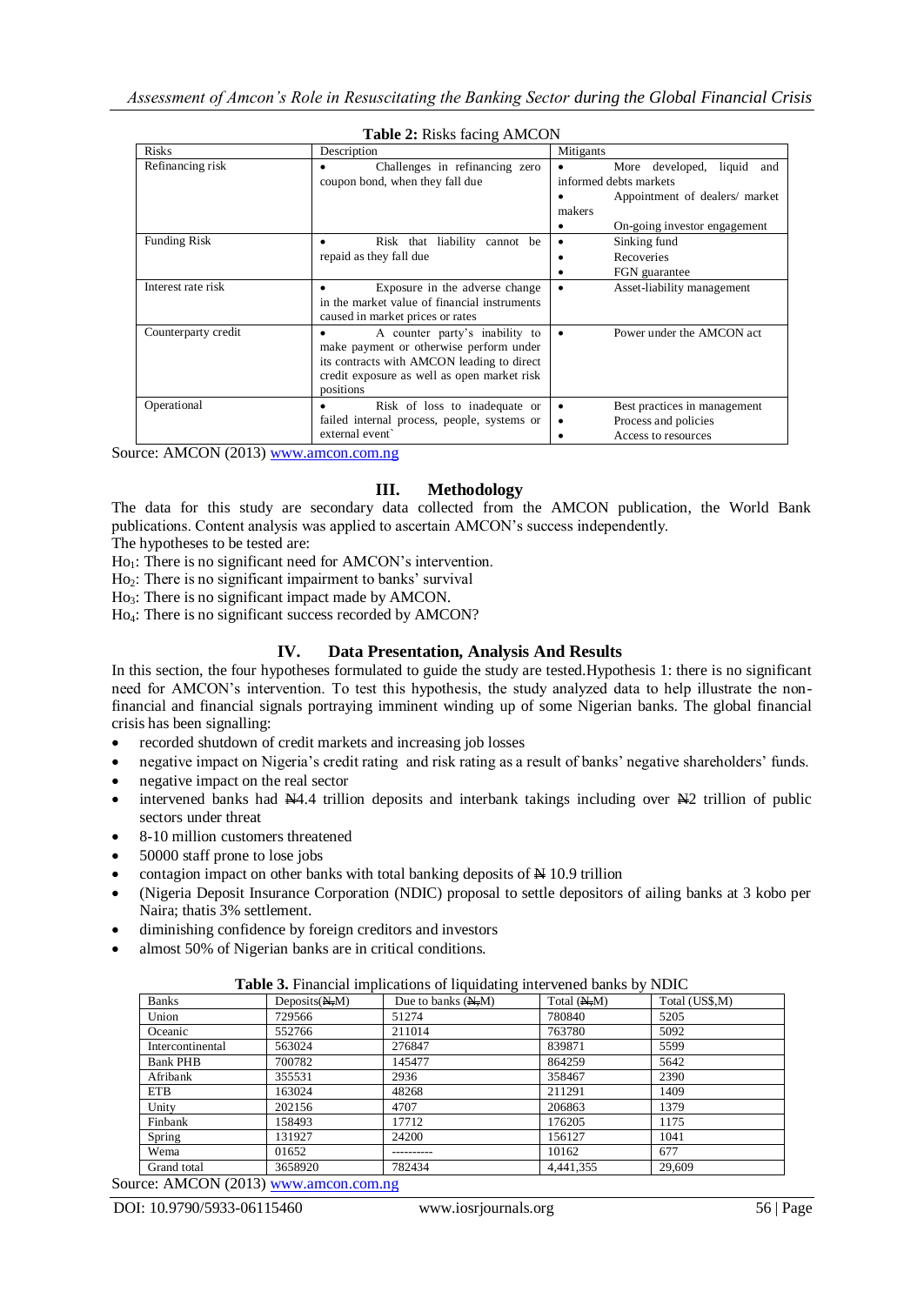| <b>Table 4.</b> Capital Adequacy Ratio (Bank Capital to Assets ratio) | 2005-2009 |
|-----------------------------------------------------------------------|-----------|
|-----------------------------------------------------------------------|-----------|

| Y ears | 2005    | 2006 | 2007 | 2008 | 2009     |  |
|--------|---------|------|------|------|----------|--|
| $\sim$ | ------- | 10.U | 10.J | .    | 4<br>+.v |  |

Source: Catalog Sources World Development Indicators (2014) http://www.data.worldbank.org

| <b>Table 5: NPL ratio</b>                                    |      |      |      | 2005-2009 |      |  |
|--------------------------------------------------------------|------|------|------|-----------|------|--|
| Years                                                        | 2005 | 2006 | 2007 | 2008      | 2009 |  |
| NPL ratio                                                    |      |      |      | 6.3       |      |  |
| World Douglopment Indicators (2014) http://www.dete.worldben |      |      |      |           |      |  |

Source: Catalog Sources World Development Indicators (2014) http://www.data.worldbank.org

From the information of signalling effects, it was obvious if the trend is allowed to continue, it will be devastating for the industry. It is sad to note that ten (10) out of 21 Nigerian banks are exposed to winding up. This figure is outrageous, that is about 50% of the total banks having about USD 26,609m ( $\cancel{\text{A4}}$ .4Tr)in deposits due to customers and other banks endangered. Table 4 showed that CAR effectively high before the crisis peaked in 2009 when CAR drop unimaginably to 4.0. Table 5 showed a declining ratio from 9.3 in 2006 to 6.3 in 2008 until when the crisis deepened in 2009 with NPL ratio almost exponentially rising to 27.6 in 2009 which is very bad for the industry. Therefore, the null hypothesis that there is no significant need for AMCON's intervention is rejected since it will help to stop an imminent exodus in the banking industry.

Hypothesis 2: there is no significant impairment to banks' survival. The testing of this hypothesis is strictly based on qualitative factors that measure corporate survival in the banking sector as conceptualized by Göran and Martins (1999). Company's name and brand name, geographical location, core business area and company form. Meanwhile, the researcher extended these to six (6) parameters including NPLs build-up and sell off.

| <b>Banks</b>     | NPL build-up             | Partial/     | Company        | Core business     | form<br>Company       | Sell<br>off  | of<br>Degree   |
|------------------|--------------------------|--------------|----------------|-------------------|-----------------------|--------------|----------------|
|                  |                          | substantial  | and<br>name    | area loss         | (Absorbed             | by           | responsiveness |
|                  |                          | geographical | brand<br>name  |                   | by/nationalized       | <b>AMCON</b> | to parameters  |
|                  |                          | loss         | loss           |                   | **                    | to           |                |
| Etb              |                          | X            |                |                   | $\mathcal{L}$ erling) | N/A          | (0.67)         |
| Oceanic          |                          |              |                |                   | $\mathcal{L}$ cobank) | N/A          | (0.83)         |
| Intercontinental |                          |              |                |                   | $\mathcal{L}$ ccess)  | N/A          | (0.83)         |
| Afribank         |                          |              |                |                   | **(Mainstreet)        | Skyebank     | (1)            |
| Spring bank      |                          |              |                |                   | **(Enterprise)        | Heritage     | (1)            |
| <b>Bank PHB</b>  | $\overline{\phantom{a}}$ |              |                |                   | **(Keystone)          | (2015)       | (1)            |
| Wema             | $\checkmark$             |              | X              | $\checkmark$<br>X | Regionalized          | N/A          | (0.5)          |
| Unity            |                          |              | X              | X                 | Regionalized          | N/A          | (0.5)          |
| Finbank          |                          |              |                |                   | $\mathcal{K}$ CMB)    | N/A          | (0.83)         |
| Union            |                          | X            | X              | X                 | X                     | N/A          | (0.17)         |
| eleven<br>Other  | ∾                        | X            | X              | X                 | X                     | N/A          | (0.17)         |
| banks            |                          |              |                |                   |                       |              |                |
| Total            | 21<br>$\sim$             | 8            | $\overline{7}$ | $\overline{7}$    | 9                     | 3            |                |

**Table 6:** Rating of degree of threat to survival

Source: Author's compilation (2014)

NB:  $\checkmark$  Applicable to a named bank;  $\checkmark$  not applicable to a named bank;  $\checkmark$ 

nationalized(and company form changed); N/A Not applicable to AMCON sell off

From table 6 above, 8 banks lose their geographical coverage either partially or substantially, 7 banks lose company name and brand name, 7 banks lose core business area (fizzled out), 9 banks lose their company form in terms of control, size and ownership and three (3) of which were nationalized (bridge) and two later sold off with other one pending till 2015, 3 nationalized banks flagged for sell off and the entire 21 banks had 95% of their NPLs taken over by AMCON. Finally, 7 banks have at least 4 of these negative indicators threatening survival. That is not less than 7 banks have 67% exposure to all the risks of shut down or sell off. Therefore the null hypothesis that there is no significant impairment to banks' survival is rejected. Hypothesis 3: there is no significant impact made by AMCON.

In testing this hypothesis, CAR,NPLs, EBAs, capital injection by AMCON and number of banks rescued shall be assessed.

| <b>Table7.</b> Capital Adequacy Ratio<br>2010-2013 |       |      |      |      |  |
|----------------------------------------------------|-------|------|------|------|--|
| Years                                              | 2010  | 2011 | 2012 | 2013 |  |
| <b>CAR</b>                                         |       | 10.5 | 10.7 | 10.3 |  |
|                                                    | AMCON |      |      |      |  |

Source: Catalog Sources World Development Indicators (2014) http://www.data.worldbank.org/indicator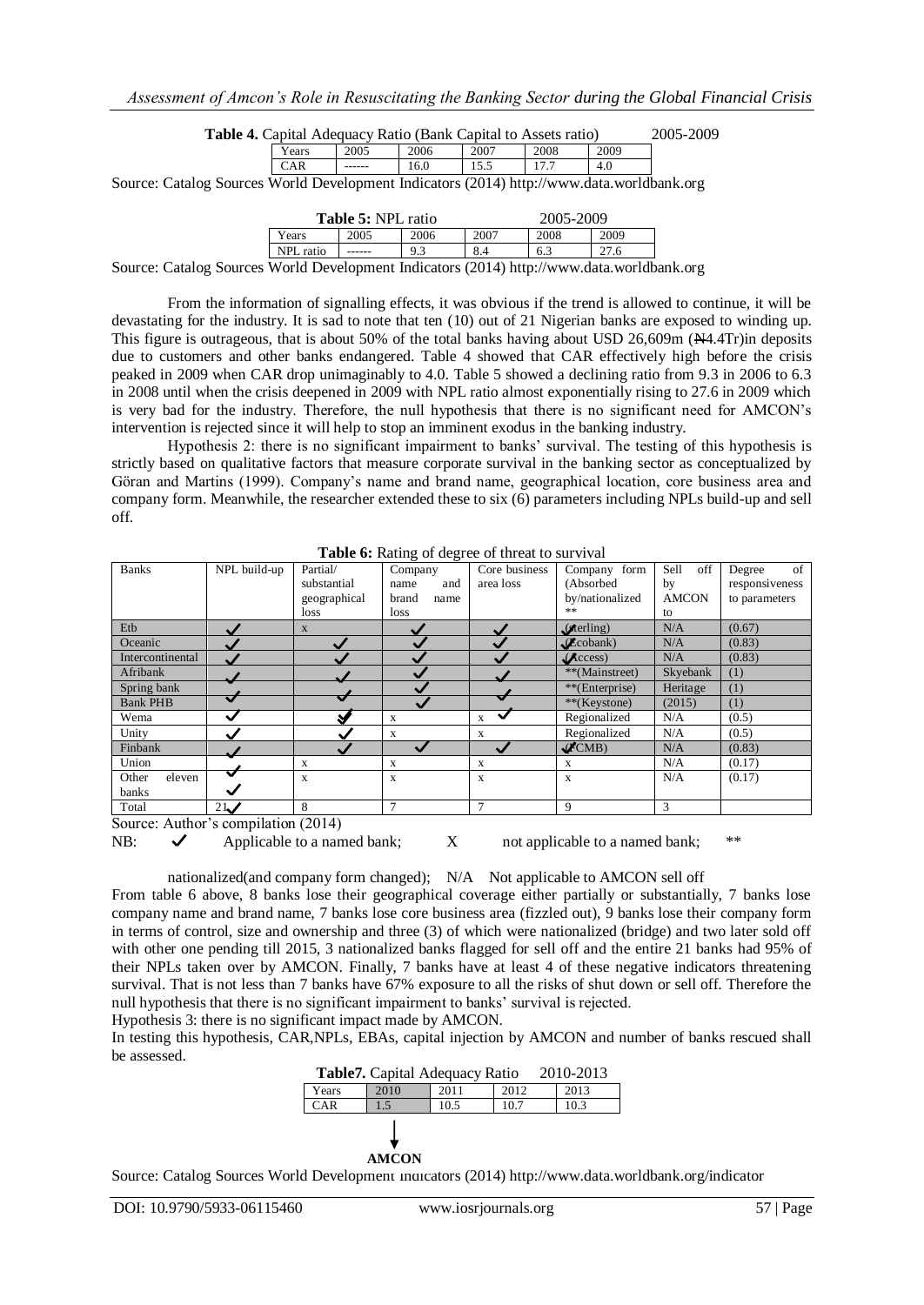Table 4 showed that CAR was 4.0 in 2009 ; dropped to 1.5 in 2010 when AMCON came on board by mid-year, CAR rose to 10.5, 10.7 in 2011 and 2012 respectively dovetailed to the pre-crisis brilliant performance though negligibly dropped to 10.3 in 2013, all credited to AMCON's intervention.

| <b>Table 8. NPLs ratio</b> |      |  |      | 2010-2013 |
|----------------------------|------|--|------|-----------|
| Years                      | 2010 |  | 2012 |           |
| NPL ratio                  |      |  |      |           |
|                            | - -  |  | .    |           |

Source: Catalog Sources World Development Indicators (2014) http://www.data.worldbank.org/indicator

#### **AMCON**

Table 5 showed that NPL ratio was 27.6 in 2009 which is a great disincentive to progress of these banks. AMCON's birth and intervention has been curtailing the NPL ratio and has reduced between 2010 and 2013 by 80% which is unarguably commendable.

| Period        | Description                                | Capital Injection |
|---------------|--------------------------------------------|-------------------|
| Dec 2010      | Purchase of EBAs                           | N366.2bn          |
| April 2011    | Purchase of additional of EBAs             | N377.8bn          |
| Aug. 2011     | Capitalization of Mainstreet, Enterprise & | N765.3bn          |
|               | Keystone banks (Bridge banks)              |                   |
| Sept-Oct 2011 | Deposit Reconstruction Fund to ETB,        | N1.566tr          |
|               | Finbank, Oceanic, intercontinental and     |                   |
|               | Union bank (intervened banks)              |                   |
| Dec 2011      | Acquired important EBAs                    | N748.3bn          |
| Dec 2012      | Acquired additional EBAs                   | N75.9bn           |
|               | Total injection                            | N4.3995tr         |

Source: AMCON 2013 [\(www.amcon.com.ng\)](http://www.amcon.com.ng/)

AMCON acquired over 12500 banking sector NPLs with N1.845tr

- AMCON purchased over 95% of NPLs
- AMCON restructured N600bn (\$3.85bn) of NPLs acquired in 2011 (AMCON,2013)

About N4.401tr so far disbursed by AMCON to revive a single sector; it is a milestone in the industry. Considering the CAR, NPLs, EBAs and capital injection indices obtained in this study, the null hypothesis that there is no significant impact made by AMCON is therefore rejected.

The figure below gives a clearer picture of what transpired since 2005 as regards state of risks and viability of Nigerian banks.



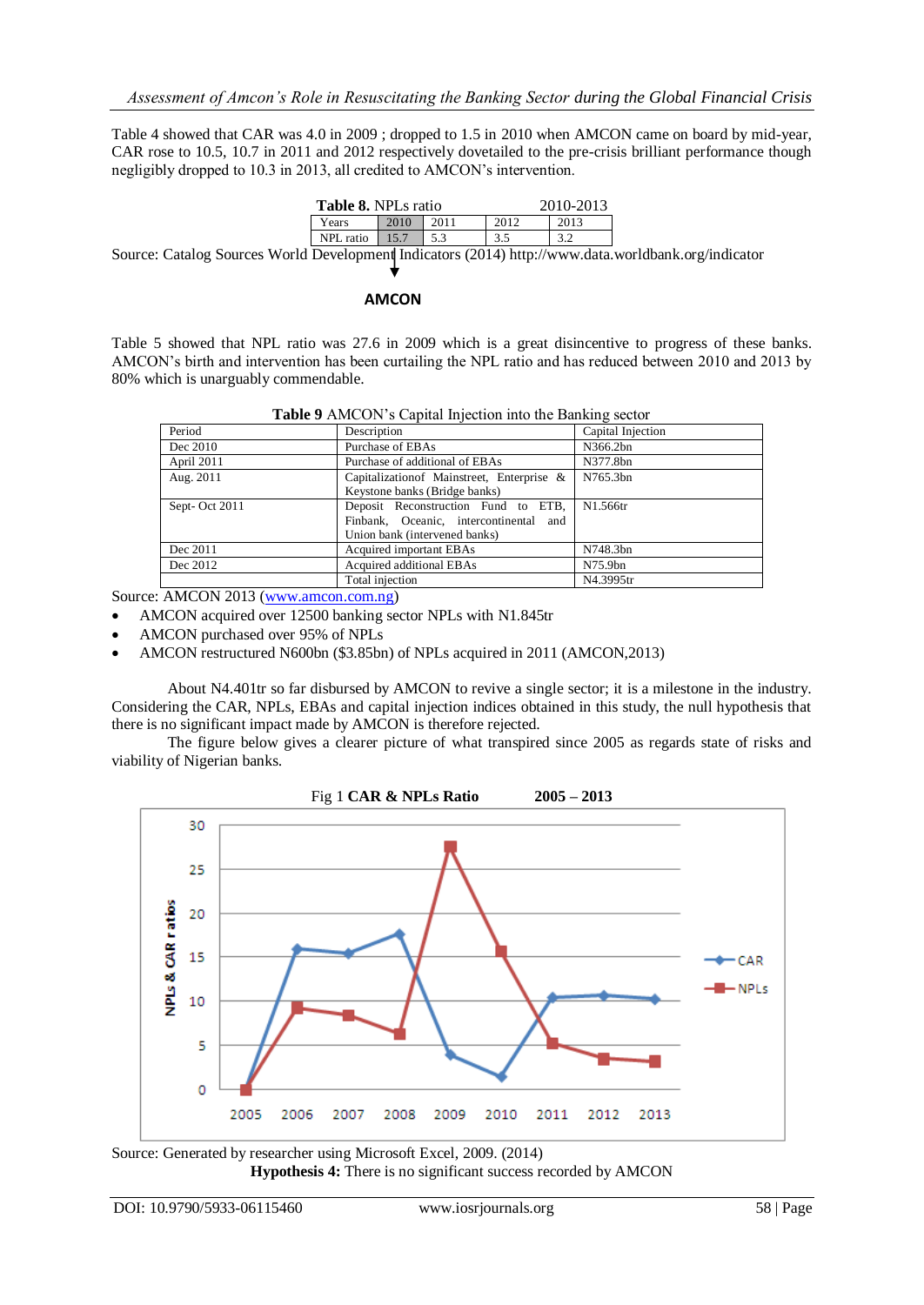In testing this hypothesis, relevant data about the value of zero-coupon bond redemption, total bond retirements and total realizations to date on the sale of bridge banks. In 2014 alone, AMCON redeemed zerocoupon bond of N976bn and fully retired N1.87tr (Thisday, 2014). AMCON equally recovered N56bn and N126bn from the sale of Enterprise bank to Heritage bank and sale of Mainstreet bank to Skye bank respectively (Vanguard,2014). This of course countered most of the conceived risks. Therefore, the null hypothesis that there is no significant success recorded by AMCON is rejected.

#### **V. Discussion Of Findings**

From the analysis done above, it was discovered that in hypothesis one of this study, Nigerian banks' NPLs ratio will continue soaring while the CAR will continue dwindling if unchecked and that trillions of depositors' funds would have been lost among others but for the intervention of AMCON. Almost 50% of the entire banking industry is exposed to survival threats with almost all of them having problem with NPLs buildup as shown in hypothesis two while in hypothesis three, it was revealed that AMCOM's impacts are deeply felt by the industry. Moreso, the last hypothesis unveiled the successes recorded in terms bond redemption, retirements and proceeds from sale of two of the bridge banks.

## **VI. Implications Of The Study**

The establishment of AMCON as observed in this study has been of high positive impact on the entire economy in general and the banking sector particularly. This study found out that CAR, NPLs, survival problems that are indices of these banks' exposure to global financial crisis will in the not-too-distant future be mitigated completely.

On the basis of data presented, AMCON's intervention will be a bulwark for the financial sector against any future contagion that might threaten their existence. Interestingly, AMCON's impact has been hugely felt but not without a very high exposure as AMCON itself is prone to several risks as observed in this study.

Above all, a key implication in this study is that there is a very high degree of poor risk management by the Nigerian banks that has dragged them almost into extinction as such government through its various agencies under its aegis should tighten lending conditions and control structures to avoid reoccurrence of these observed problems.

# **VII. Conclusion**

The establishment of AMCON to intervene in the banking crisis is timely, productive and progressive as observed. Based on these findings, the following conclusions are drawn:

- i. The intervention of AMCON created a safety net for depositors, banks' employees et cetera
- ii. Threats to banks' survival via soaring NPLs and dwindling CAR et cetera have all been repelled by AMCON
- iii. AMCON's intervention will strengthen the banks against future threats
- iv. AMCON has been able to prevent a distress crisis in the industry.

# **VIII. Frontiers For Further Research**

The study has examined the role of AMCON in resuscitating the banking industry during global financial crisis. In as much as the banking sector is isolated for the purpose of this study and considering trillions of capital injection into the sector implies that efforts are not spared at ensuring a healthy financial system and that AMCON must have been relentless in pursuing this ideology. At this juncture, further studies on how AMCON's intervention will benefit the banking sector are needed. Examples are: What extent of risk has AMCON averted in banking sector? To what extent has AMCON strengthened the financial sector against future threats? How has AMCON improved banks' profitability?

#### **References**

- [1]. Abdullahi, A., &Obiechina, M.E. (2009). Nigerian Banking Industry And The Challenges Of Global Financial Crisis (GFC): Threats And Initial Responses By The Monetary Authorities. CBN Bullion, Vol. 33, No 4
- [2]. Abdulmonem, A., &Reji, D.N. (2013). Financial recession, Credit Crunch and Islamic Banks: A Case Study of Al Rajhi Bank in Kingdom of Saudi Arabia. East-West Journal of Econmics and Business. Vol XVI, No 1 (15-36).
- [3]. Ajakaiye, O., &Fakiyesi, T. (2009). Global Financial Crisis. Discussion Series Paper 8. Nigeria, Overseas Development Institute. African Economic Research Consortium. Retrieved January 10, 2010 from http:[//www.odi.org.uk](http://www.odi.org.uk/)
- [4]. AMCON, (2013). Management Presentation. www.amcon.com.ng
- [5]. Anamaria, I., & Marco, L. (2013). Interest rate pass-through since financial crisis. BIS quarterly review, September, 2013.
- [6]. Ashamu, S.O., & James, A. (2012). Impact Of Global Financial Crisis On Banking Sector In Nigeria. British Journal of Arts & Sciences. Vol 4 No 2.
- [7]. Christiane, B., & Luca, B. (2010). Unconventional Monetary Policy And The Great Recession : Estimating The Impact Of A Compression In The Yield Spread At The Zero Lower Bound. ECB Working Paper No 1258, October, 2010